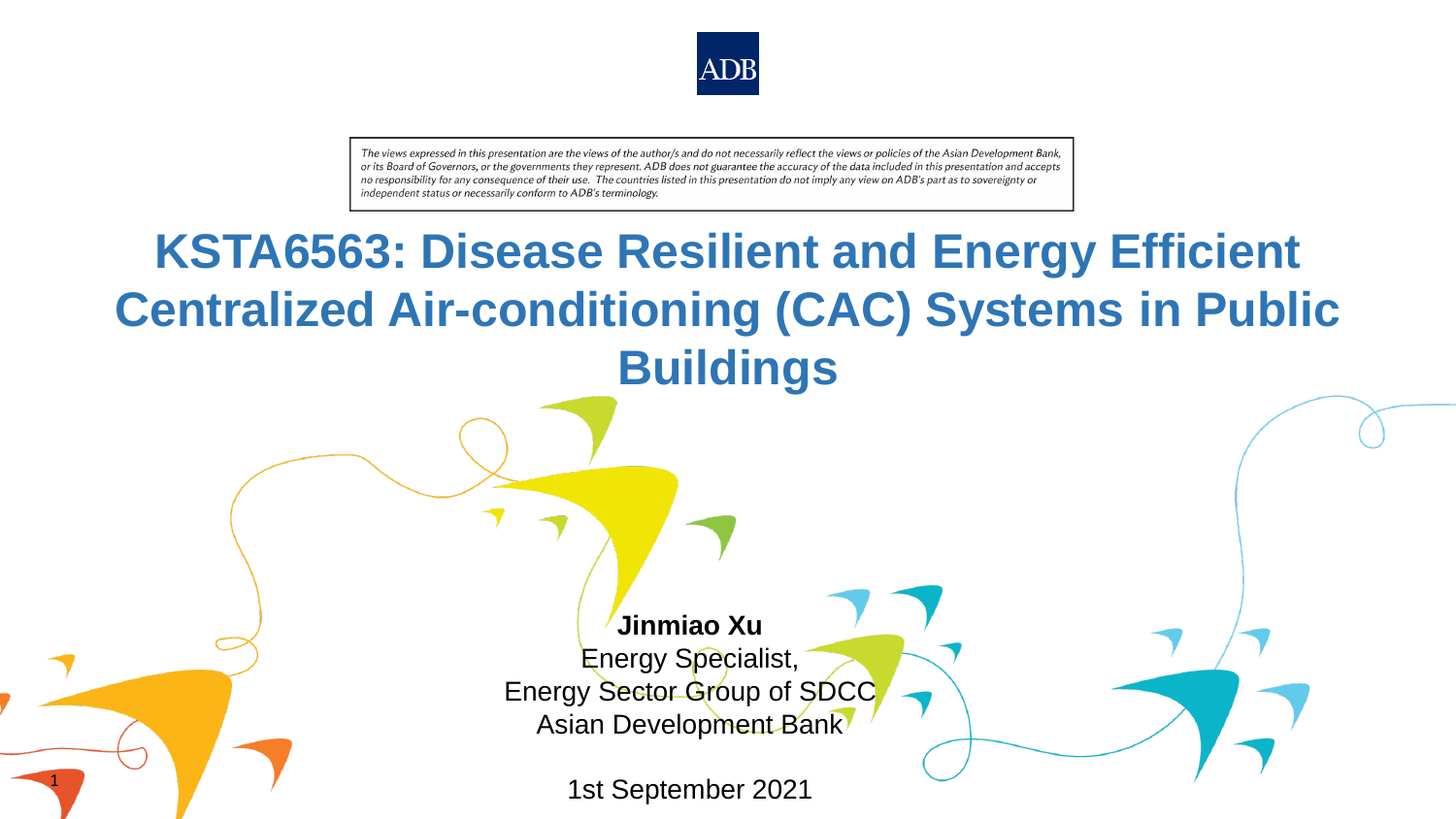# **Trend of world air-conditioners market demand**

### Estimated air conditioner stock in selected regions, 2010-2018 Global air conditioner stock, 1990-2050





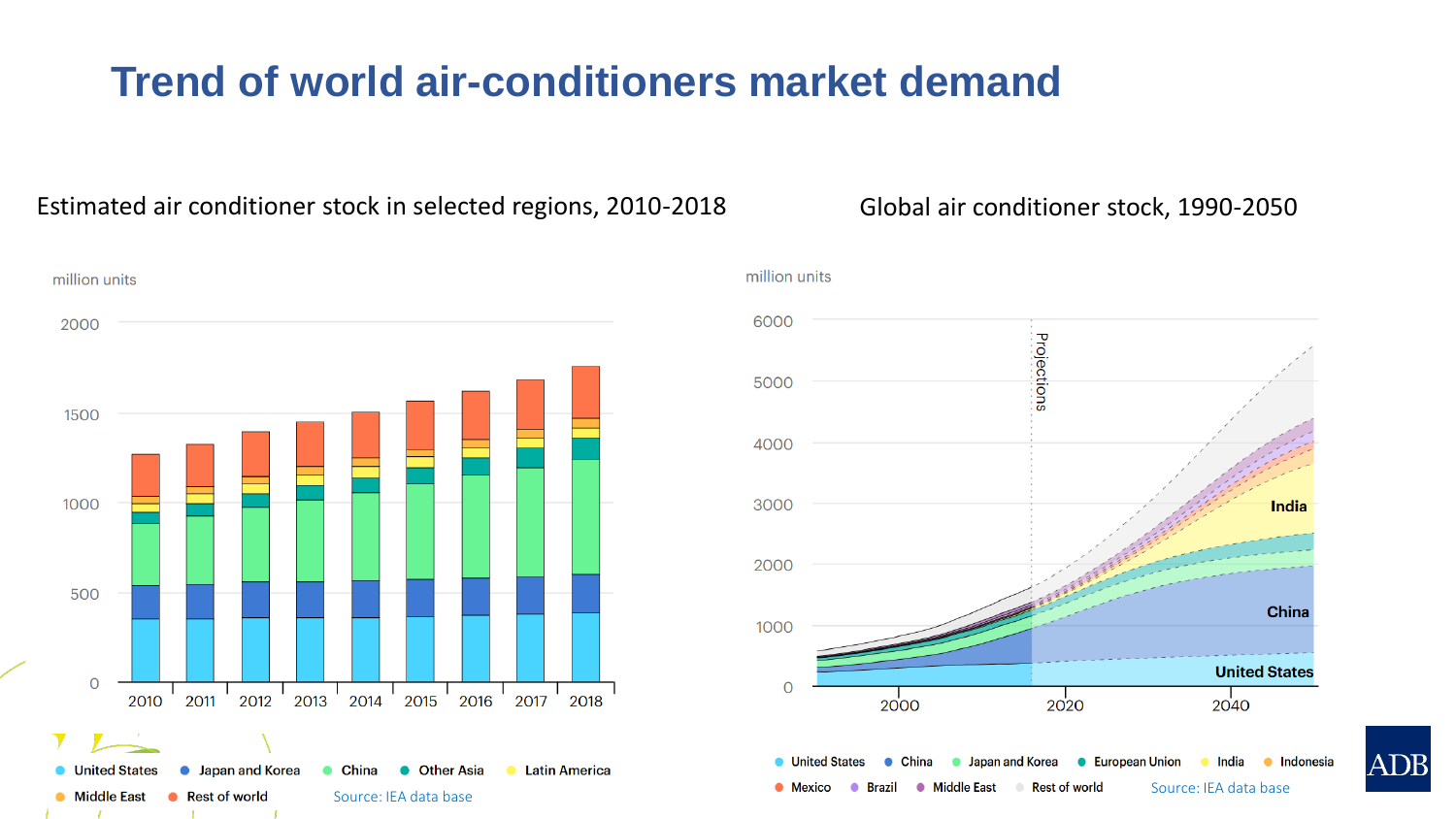# **Challenge of Centralized Air-conditioning System of Public Buildings under COVID-19 Pandemic**



3

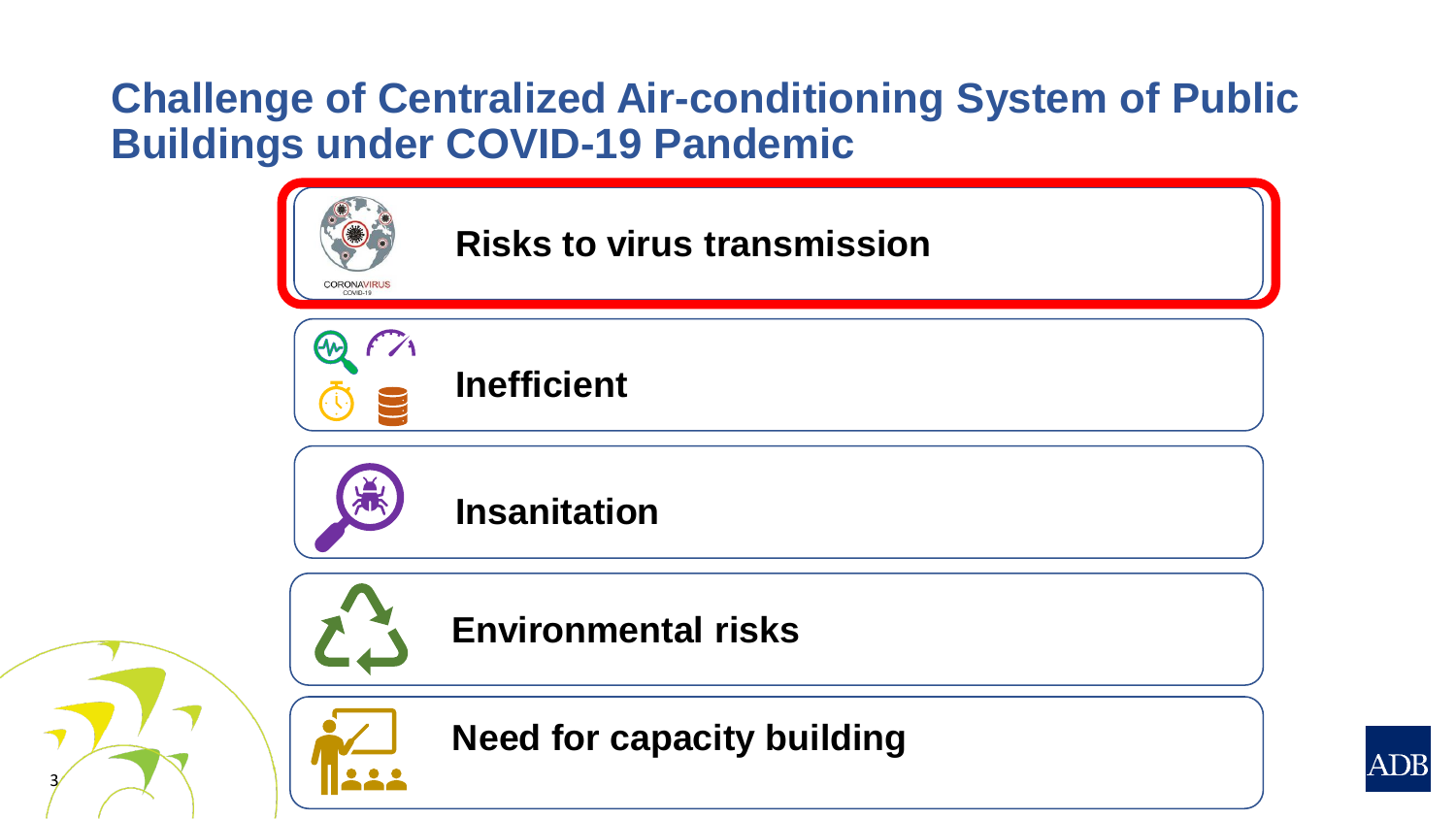## **Reducing Virus Transmission Risks**

- $\triangleright$  Almost all public buildings are equipped with centralized air conditioning systems, but the design and equipment are old, inadequate to meet hygiene standards.
- $\triangleright$  High density of people in public buildings, high risk of virus transmission and infection.
- ➢ People need to go back to the offices/public buildings as economy reopens.

Transmission of the COVID-19 virus can occur by direct contact with infected people and indirect contact with surfaces in the immediate environment or with objects used on the infected person.



**Airborne transmission** is different from droplet transmission as it refers to the presence of microbes within droplet nuclei, which are generally considered to be **particles <5μm in diameter as aerosols**, can remain in the air for **long periods of time (a few hours)** and be transmitted to others.

If centralized A/C system is poorly designed and operated (recirculated air), it can increase the risks of virus transmission in the building

**→** A/C systems have to be assessed, redesigned, upgraded and operated using smart and advanced technologies to meet hygiene standards



**Dust + Virus = High Risks**

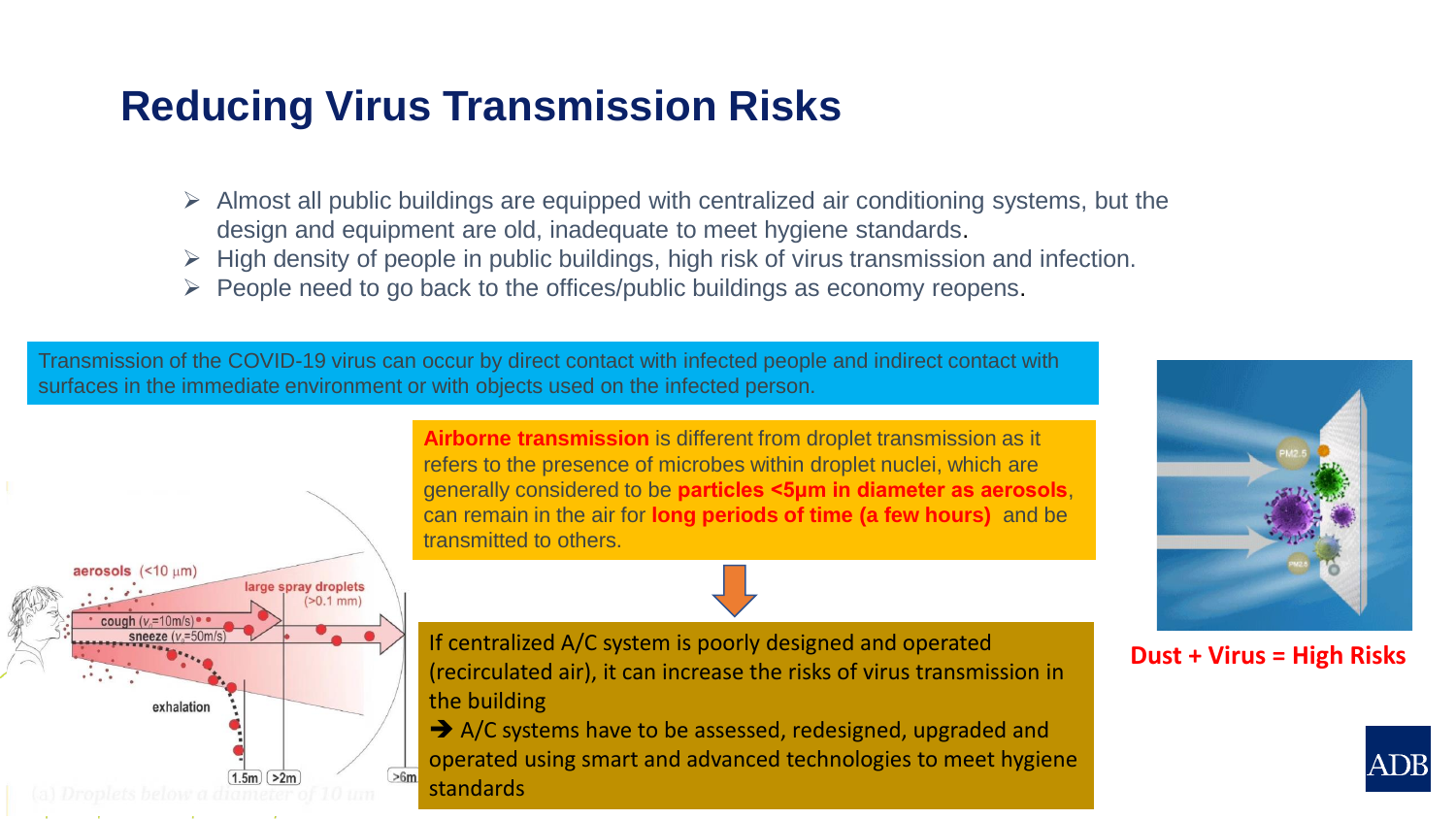# **KSTA 6563: Regional Support to Build Virus Resilient and Energy Efficient Centralized Air Conditioning Systems**

1. Addressing remaining poverty & reducing inequalities

2. Accelerating progress in gender equality

### **Operational Priorities:**

4. Making city more livable

## **TOTAL Project Amount:**

\$1,000,000

## **Countries:**

REGIONAL

5

– All subregions covered; country selection in consultation with RDs. Tentative countries include PHI, THA, PAK, SRI and IND.

– Pilot project can be duplicated in DMCs.

## **Impact:**

- $\checkmark$  health outcomes in Asia and the Pacific improved
- living and working environment and quality improved

## **Outcome:**

Deployment of centralized air conditioning systems that meet energy efficiency standards and help contain indoor transmission of viruses enhanced

3. Tackling climate change and disaster resilience and enhancing environmental sustainability

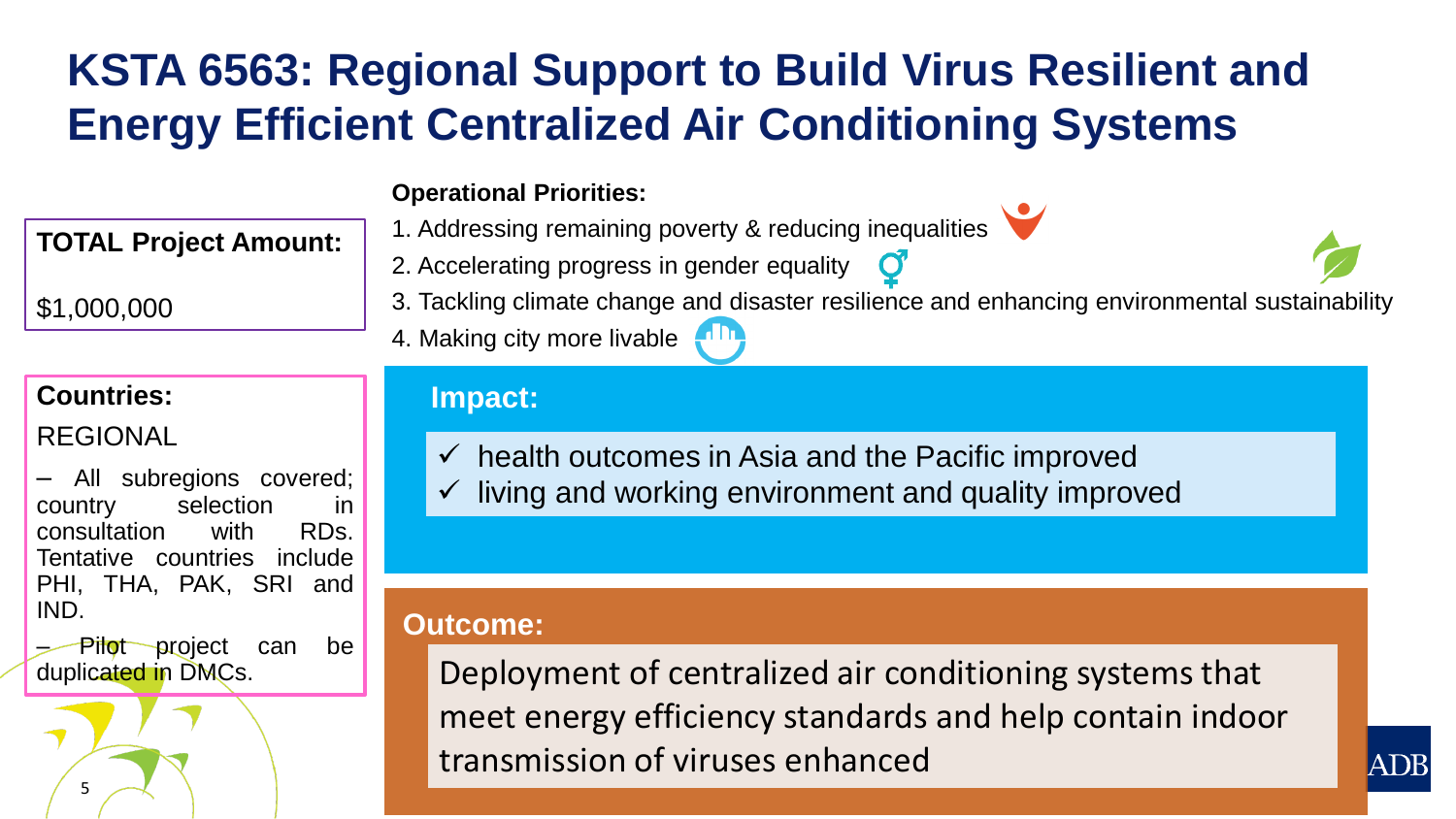# **TA 6563 Results Chain**

**OUTPUT 1 Knowledge on Energy efficiency and virus transmission risks of centralized AC systems in typical public buildings impoved**

- To assess indoor air pollution and virus transmission risk
- To analyze energy consumption of AC systems
- To conduct fluorocarbons life cycle assessment
- Operational process for smart automated control system will be designed in different scenarios (during pandemic, resuming work, and normal situations) with digital technology, and the system will automatically adjust the operation parameters according to the hygiene and energy efficiency in different scenarios.

## **OUTPUT 2** Innovative centralized AC systems using digital technologies demonstrated

- The pilot project will be procured through "**innovation challenge**" to demonstrate the benefits of AI-enabled AC systems which addresses efficiency and health objectives at the same time.
- Higher efficiency filtration and ultraviolet sterilization technology will be incorporated to eliminate and prevent the spread of viruses in AC systems.

## **OUTPUT 3 Awareness on energy conservation and containing indoor virus transmission enhanced**

The output will disseminate the knowledge gained under the TA and enhance awareness and capacity to prevent and contain indoor virus transmission with cleaner and more efficient AC systems. Training works will be conducted for relevant government institutions and operators of public buildings.

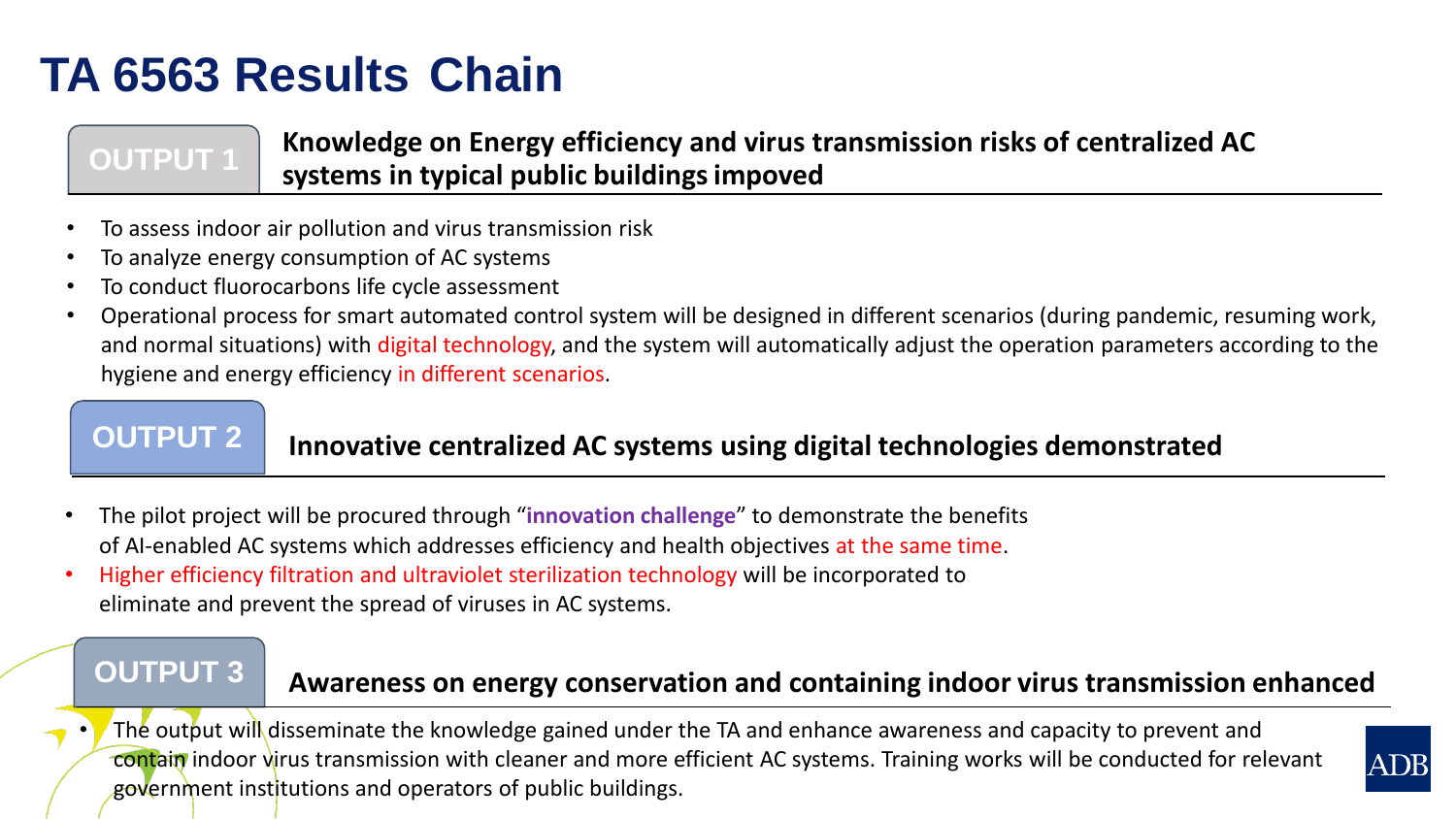### **TIMELINE**

### ADB challenge website <https://challenges.adb.org/en/challenges>

**TECHNOLOGY** 

**INNOVATION** 

**CHALLENGE** 



### **Disease Resilient and Energy Efficient Centralized Air-conditioning Systems**

We want to improve energy efficiency, mitigate the risks of virus transmission, and ensure safe working conditions in public buildings by deploying efficient, clean, and smart CAC systems.



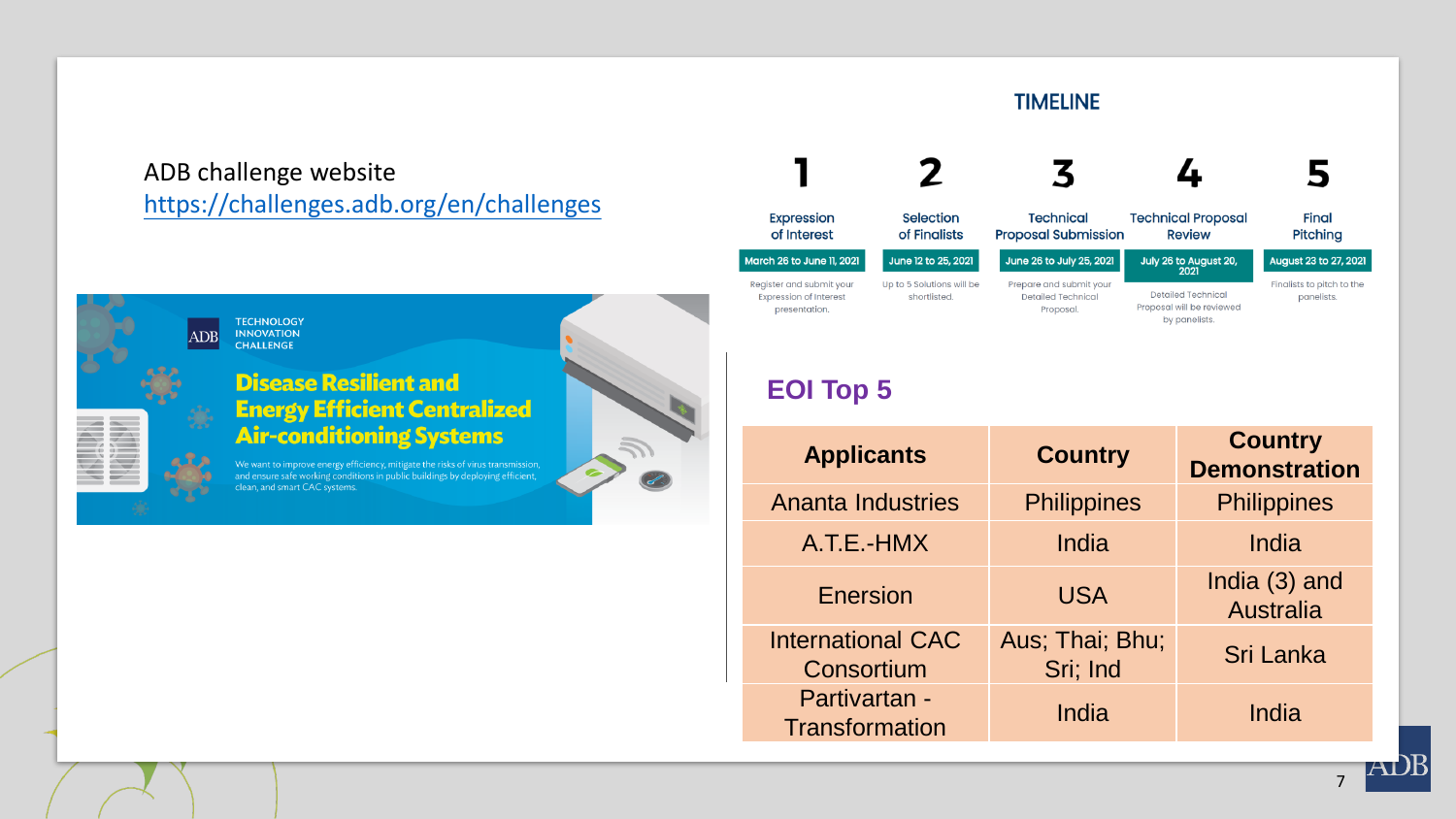# **Individual Consultants**

| <b>Position</b>                                                                                 | <b>Consultant</b>                                                                                                                               |
|-------------------------------------------------------------------------------------------------|-------------------------------------------------------------------------------------------------------------------------------------------------|
| <b>Team Leader and Centralized Air-conditioning</b><br><b>Technology Expert (International)</b> | Yashkumar Shukla,<br>Executive Director, Center for Advanced Research in Building Science and<br><b>Energy, CEPT University</b>                 |
| Air-conditioning/Energy Efficiency Expert (International)                                       | Yanping Zhou,<br>Managing Director, Senior HVAC Engineer, Energydesign (Shanghai)<br>Co, Ltd.                                                   |
| <b>Health and Air Quality Expert (International)</b>                                            | <b>Richie Mittal,</b><br>Managing Director, Overdrive Engineering Pvt Ltd                                                                       |
| <b>Information Technology Application Expert</b><br>(International)                             | Megan Huang,<br>Senior HVAC Engineer, commercial manager, China Energy Engineering<br>Group Guangdong Electric Power Design Institute Co., Ltd. |
| <b>Centralized Air-conditioning Technology Expert</b><br>(National)                             | Vacant                                                                                                                                          |
| Air-conditioning/Energy Efficiency Expert (National)                                            | Vacant                                                                                                                                          |
| <b>Health and Air Quality Expert (National)</b>                                                 | Vacant                                                                                                                                          |
| <b>Information Technology Application Expert (National)</b>                                     | Vacant                                                                                                                                          |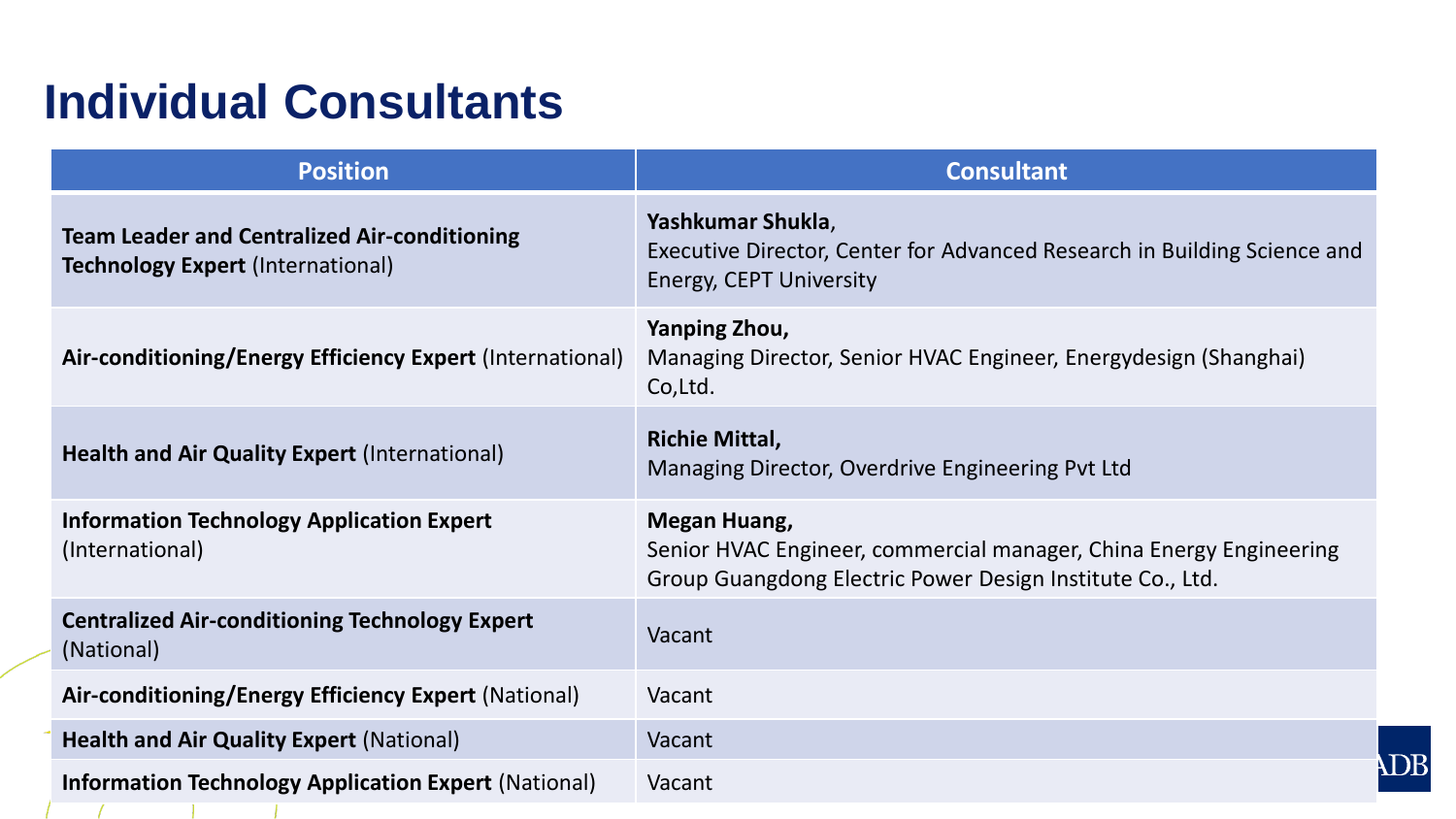# **Webinar Series on Disease Resilient and Energy-Efficient Centralized Air-Conditioning Systems**

| <b>Webinar Series</b>                                           | <b>Time</b>                              | <b>Session focal</b>                                                                                                                           |
|-----------------------------------------------------------------|------------------------------------------|------------------------------------------------------------------------------------------------------------------------------------------------|
| Webinar 1 - Disease Resilience and Indoor<br><b>Air Quality</b> | 16:00-17:30 Manila time,<br>1 September  | <b>Richie Mittal,</b><br><b>Health and Air Quality Expert (International)</b><br>richiemittal@gmail.com                                        |
| <b>Webinar 2 - Energy Efficiency</b>                            | 16:00-17:30 Manila time,<br>8 September  | Yanping Zhou,<br>Air-conditioning/Energy Efficiency Expert (International)<br>yanping.zhou@energydesign-asia.com                               |
| <b>Webinar 3 - Smart HVAC Systems</b>                           | 16:00-17:30 Manila time,<br>15 September | <b>Megan Huang,</b><br><b>Information Technology Application Expert</b><br>(International)<br>huangdonglan@gedi.com.cn                         |
| <b>Webinar 4 - Refrigerant Management</b>                       | 16:00-17:30 Manila time,<br>22 September | Yashkumar Shukla,<br><b>Team Leader and Centralized Air-conditioning</b><br><b>Technology Expert (International)</b><br>yash.shukla@cept.ac.in |